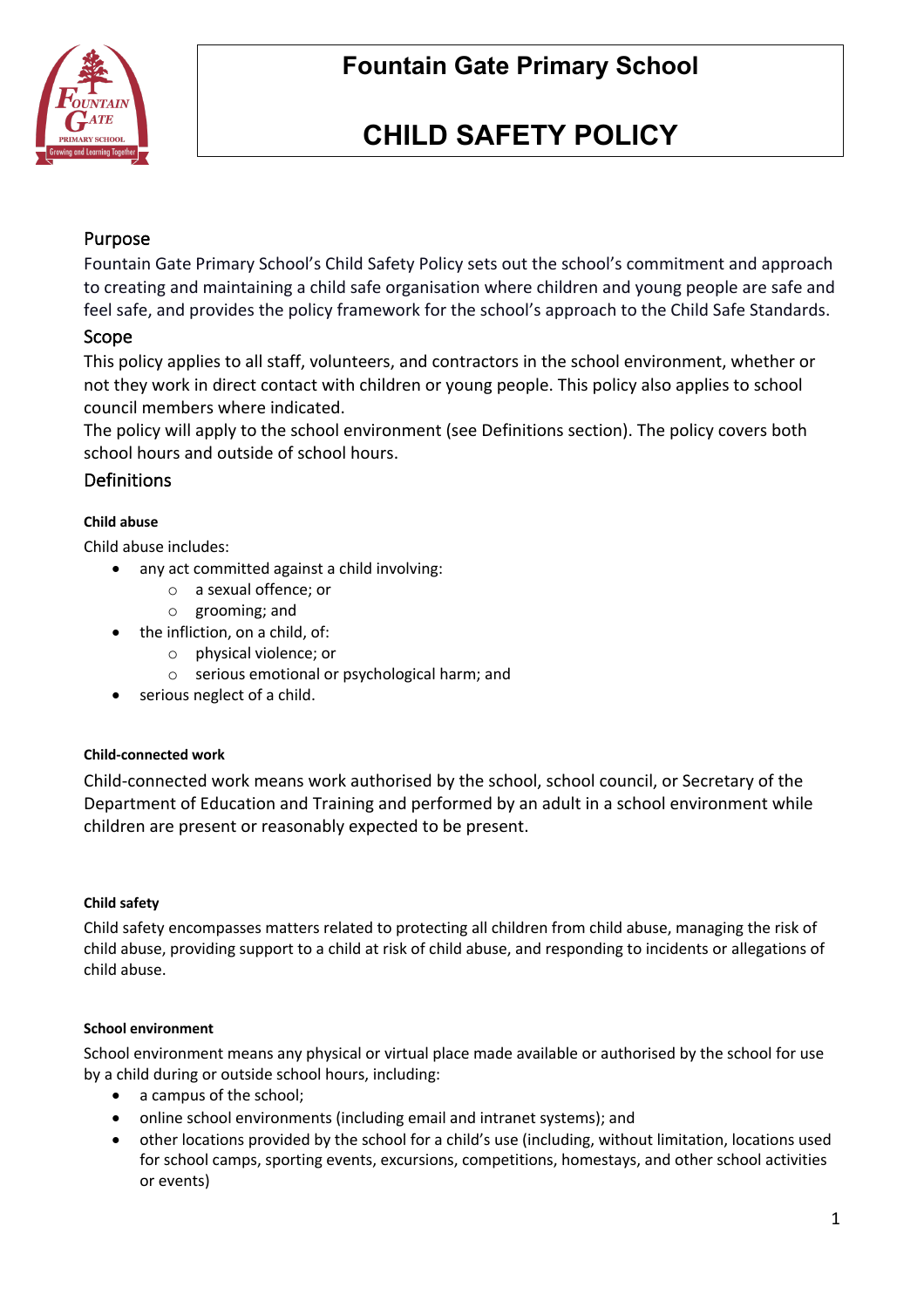#### **School staff**

School staff means an individual working in a school environment who is:

- employed by the Department of Education and Training;
- directly engaged or employed by a school council; or
- a volunteer or a contracted service provider (whether or not a body corporate or any other person is an intermediary).

# STATEMENT OF COMMITMENT TO CHILD SAFETY AND CHILD SAFETY PRINCIPLES

Fountain Gate Primary School is committed to the safety and wellbeing of all children and young people. This will be the primary focus of our care and decision-making.

Fountain Gate Primary School has zero tolerance for child abuse.

We are committed to providing a child safe environment where children and young people are safe and feel safe, and their voices are heard about decisions that affect their lives. Our child safe policies, procedures, strategies and practices will be inclusive of the needs of all children, particularly Aboriginal and Torres Strait Islander children, children from culturally and linguistically diverse backgrounds, children with disabilities, children in out of home care, and children who are vulnerable.

Every person involved in Fountain Gate Primary School has a responsibility to understand the important and specific role they play individually and collectively to ensure that the wellbeing and safety of all children and young people is at the forefront of all they do and every decision they make.

#### Child safety principles

In its planning, decision-making and operations, Fountain Gate Primary School will:

- 1. Take a preventative, proactive and participatory approach to child safety;
- 2. Value and empower children to participate in decisions which affect their lives;
- 3. Foster a culture of openness that supports all persons to safely disclose risks of harm to children;
- 4. Respect diversity in cultures and child rearing practices while keeping child safety paramount;
- 5. Provide written guidance on appropriate conduct and behaviour towards children;
- 6. Engage only the most suitable people to work with children and have high quality staff and volunteer supervision and professional development;
- 7. Ensure children know who to talk with if they are worried or are feeling unsafe, and that they are comfortable and encouraged to raise such concerns;
- 8. Report suspected abuse, neglect or mistreatment promptly to the appropriate authorities;
- 9. Share information appropriately and lawfully with other organisations where the safety and wellbeing of children is at risk; and
- 10. Value the input of and communicate regularly with families and carers

## **POLICY**

#### Strategies to embed a child safe culture

Fountain Gate Primary School's culture encourages staff, students, parents and the school community to raise, discuss and scrutinise child safety concerns. This makes it more difficult for abuse to occur and remain hidden.

Child safety is everyone's responsibility. **All school staff** are required to:

• Act in accordance with the school's Child Safety Code of Conduct, which clearly sets out the difference between appropriate and inappropriate behaviour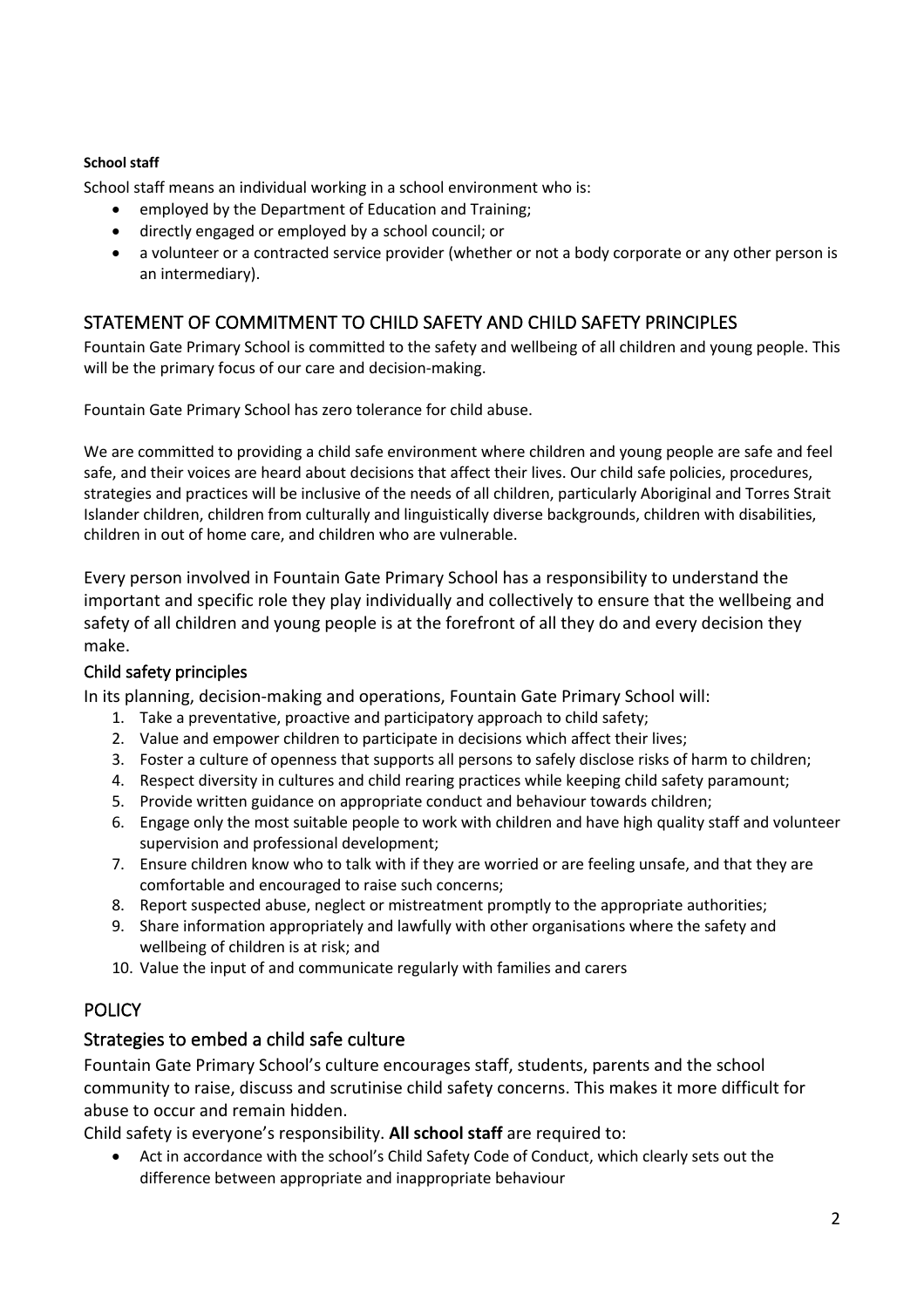- Act in accordance with the Child Safety Responding and Reporting Obligations (including Mandatory Reporting) Policy and Procedures at all times, including following the Four Critical Actions for Schools where necessary
- Undertake annual guidance and training on child safety
- Act in accordance with their legal obligations, including:
	- o Failure to disclose offence (applies to all adults)
	- o Duty of care (applies to all school staff)
	- $\circ$  Mandatory reporting obligations (applies to all mandatory reporters, including teachers, principals, registered psychologists, and registered doctors and nurses)
	- o Failure to protect offence (applies to a person in a position of authority within the school)
	- $\circ$  Reportable conduct obligations (applies to all school staff in reporting conduct to the principal, and applies to the principal in reporting to Employee Conduct Branch)
	- o Organisational duty of care (applies to the school as an organisation)
	- o For more information on these obligations, see Identifying and Responding to All Forms of Abuse in Victorian Schools.

As part of Fountain Gate Primary School's child safe culture, **school leadership** (including the principal and assistant principals) will:

- Consider the diversity of all children, including (but not limited to) the needs of Aboriginal and Torres Strait Islander children, children from culturally and linguistically diverse backgrounds, children with disabilities, and children who are vulnerable, when implementing the Child Safe Standards
- Ensure that child safety is a regular agenda item at school leadership meetings and staff meetings
- Encourage and enable staff professional learning and training to build deeper understandings of child safety and prevention of abuse
- Ensure that no one is prohibited or discouraged from reporting an allegation of child abuse to a person external to the school or from making records of any allegation.

As part of Fountain Gate Primary School's child safe culture, **school mandatory reporting staff** are required to:

- Complete the Protecting Children Mandatory reporting and other obligations online module every year
- Read the school's Child Safety Code of Conduct on induction, and maintain familiarity with that document
- Read the school's Child Safety Responding and Reporting Obligations (including Mandatory Reporting) Policy and Procedures on induction, and maintain familiarity with that document
- Read the school's Child Safety Policy (this document) on induction, and maintain familiarity with that document.

As part of Fountain Gate Primary School's child safe culture, in performing the functions and powers given to them under the *Education and Training Reform Act 2006*, **school councils and school council members** will:

- Ensure that child safety is a regular agenda item at school council meetings
- Consider the diversity of all children, including (but not limited to) the needs of Aboriginal and Torres Strait Islander children, children from culturally and linguistically diverse backgrounds, children with disabilities, and children who are vulnerable, when making decisions regarding the Child Safe **Standards**
- Undertake annual guidance and training on child safety, such as the Child Safe Standards School Council Training PowerPoint.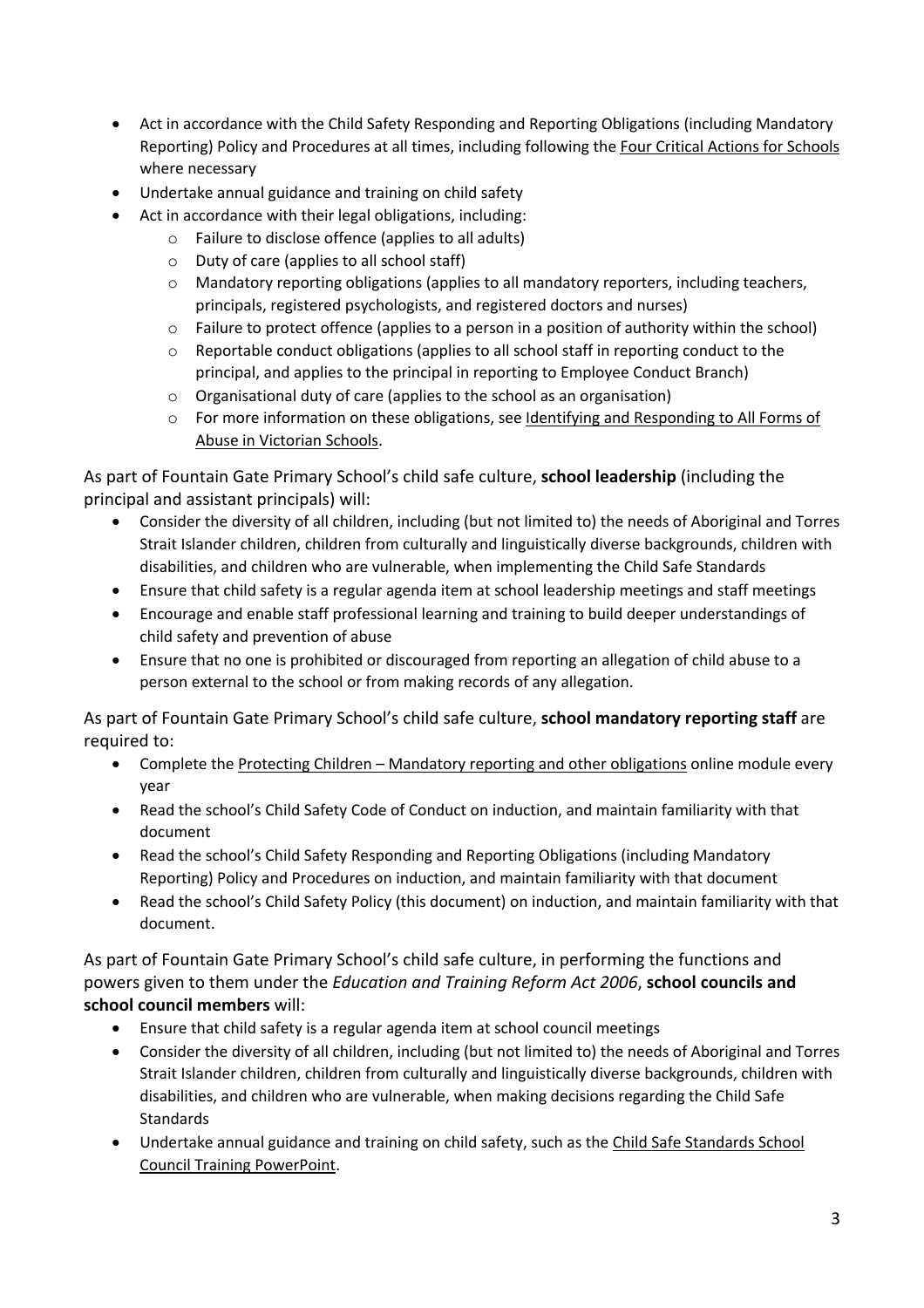- Approve the Child Safety Code of Conduct to the extent that it applies to school council employees and members, and if updated, note the new document in its school council meeting minutes
- When hiring employees, ensure that selection, supervision and management practices are child safe

School leadership will maintain records of the above processes.

## Roles and responsibilities

School leaders will ensure that each person understands their role, responsibilities and behaviour expected in protecting children and young people from abuse and neglect. Staff will comply with the school's Child Safety Code of Conduct, which sets out clearly the difference between appropriate and inappropriate behaviour.

Specific child safety responsibilities:

- The Principal is responsible for reviewing and updating the Child Safety Policy every 3 years.
- The Principal is responsible for monitoring the school's compliance with the Child Safety Policy. The school community should approach The Principal or Wellbeing Leader if they have any concerns about the school's compliance with the Child Safety Policy.
- The Principal and Wellbeing Leader are responsible for informing the school community about this policy, and making it publicly available.
- Other specific roles and responsibilities are named in Fountain Gate Primary School's other child safety policies and procedures, including the Child Safety Code of Conduct, Child Safety Responding and Reporting Obligations (including Mandatory Reporting) Policy and Procedures, and risk assessment register.

## Recruitment

Fountain Gate Primary School follows the Department's Recruitment in Schools guide to ensure child safe recruitment practices, available on the Department's website.

All prospective volunteers are required to maintain a valid Working with Children Check

## Training and supervision

Training and education is important to ensure that everyone in the school understands that child safety is everyone's responsibility.

Our school culture aims for all staff and volunteers (in addition to parents/carers and children) to feel confident and comfortable in coming forward with any allegations or suspicions of child abuse or child safety concerns. We train our staff and volunteers to identify, assess, and minimise risks of child abuse and to detect potential signs of child abuse. This training occurs annually or more often as required.

We also support our staff and volunteers through ongoing supervision to develop their skills to protect children from abuse, to promote the cultural safety of Aboriginal and Torres Strait Islander children and children from linguistically and/or diverse backgrounds, and the safety of children with a disability and vulnerable children.

New employees and volunteers will be inducted into the school, including by being referred to the Child Safety Policy (this document), the Child Safety Code of Conduct, and the Child Safety Responding and Reporting Obligations (including Mandatory Reporting) Policy and Procedures via email. They will also be supervised regularly to ensure they understand our school's commitment to child safety, and that their behaviour towards children is safe and appropriate. All employees of our school will be monitored and assessed via regular performance review to ensure their continuing suitability for child-connected work. Any inappropriate behaviour will be reported by school staff to the Principal or Assistant Principal and will be managed in accordance with Fountain Gate Primary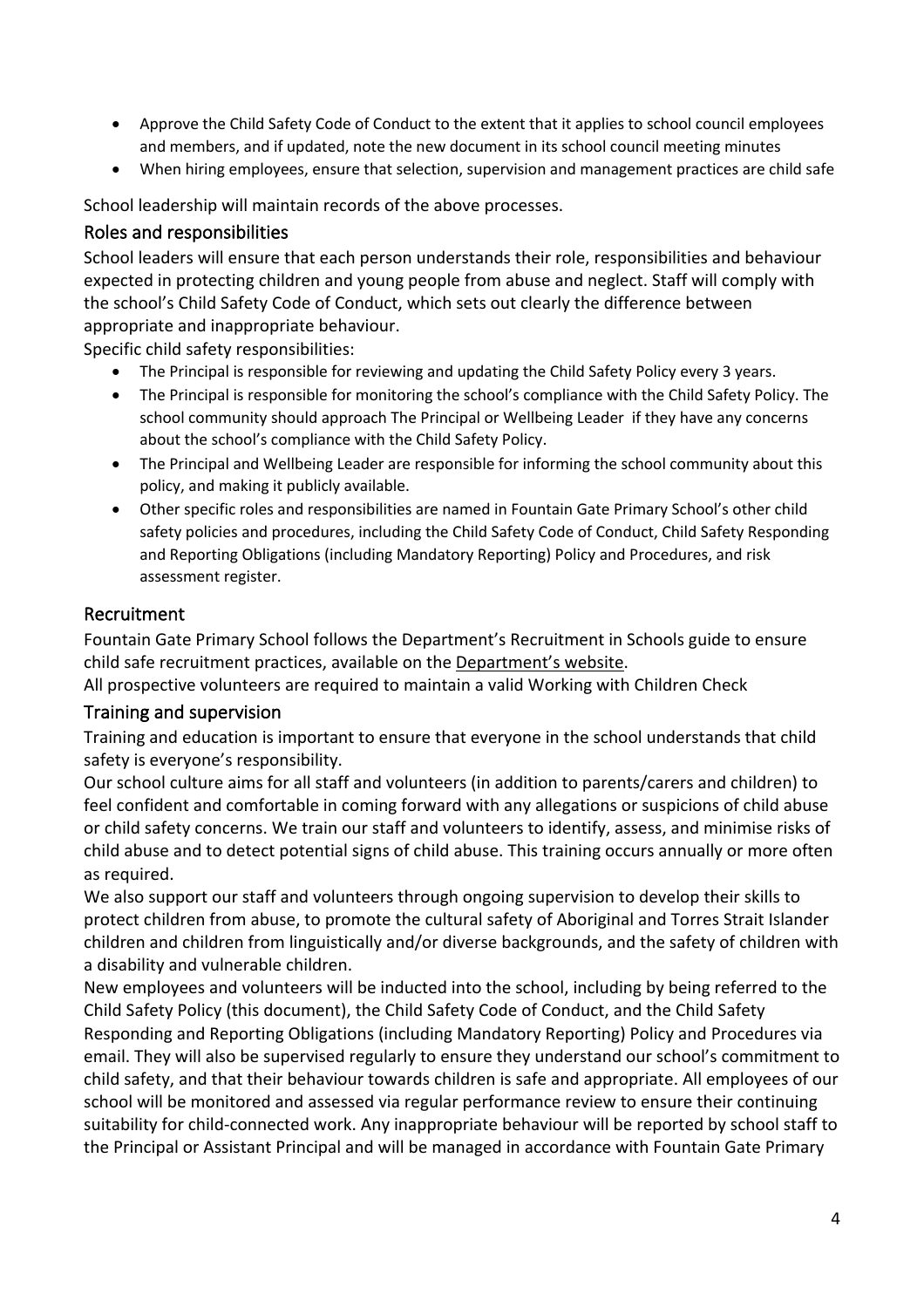School's Child Safety Responding and Reporting Obligations (including Mandatory Reporting) Policy and Procedures where required.

# Reporting a child safety concern or complaint

The school has clear expectations for all staff and volunteers in making a report about a child or young person who may be in need of protection. All staff (including school council employees) must follow the school's Child Safety Responding and Reporting Obligations (including Mandatory Reporting) Policy and Procedures, including following the Four Critical Actions for Schools if there is an incident, disclosure or suspicion of child abuse. Immediate actions should include reporting their concerns to DHHS Child Protection, Victoria Police and/or another appropriate agency and notifying the principal or a member of the school leadership team of their concerns and the reasons for those concerns.

Fountain Gate Primary School will never prohibit or discourage school staff from reporting an allegation of child abuse. The school will always take action to respond to a complaint in accordance with the school's Child Safety Responding and Reporting Obligations (including Mandatory Reporting) Policy and Procedures. In accordance with Action 4 of the Four Critical Actions for Schools, Fountain Gate Primary School will provide ongoing support for students affected by child abuse.

## Risk reduction and management

Fountain Gate Primary School believes the wellbeing of children and young people is paramount, and is vigilant in ensuring proper risk management processes, found in the school's OH&S register. The school recognises there are potential risks to children and young people and will take a risk management approach by undertaking preventative measures.

We will identify and mitigate the risks of child abuse in school environments by taking into account the nature of each school environment, the activities expected to be conducted in that environment and the characteristics and needs of all children expected to be present in that environment.

Fountain Gate Primary School monitors and evaluates the effectiveness of the actions it takes to reduce or remove risks to child safety.

## Listening to, communicating with and empowering children

Fountain Gate Primary School has developed a safe, inclusive and supportive environment that involves and communicates with children, young people and their parents/carers. We encourage child and parent/carer involvement and engagement that informs safe school operations and builds the capability of children and parents/carers to understand their rights and their responsibilities. Our school is committed to supporting and encouraging students to use their voice to raise and share their concerns with a trusted adult at any time of need. Students can access information on how to report abuse by speaking to the Wellbeing Leader or Principal.

When the school is gathering information in relation to a complaint about alleged misconduct with or abuse of a child, the school will listen to the complainant's account and take them seriously, check understanding and keep the child (and/or their parents/carers, as appropriate) informed about progress.

The school will promote the Child Safe Standards in ways that are readily accessible, easy to understand, and user-friendly to children.

The school will use its health and wellbeing programs to deliver appropriate education to its students about:

- standards of behaviour for students attending the school;
- healthy and respectful relationships (including sexuality);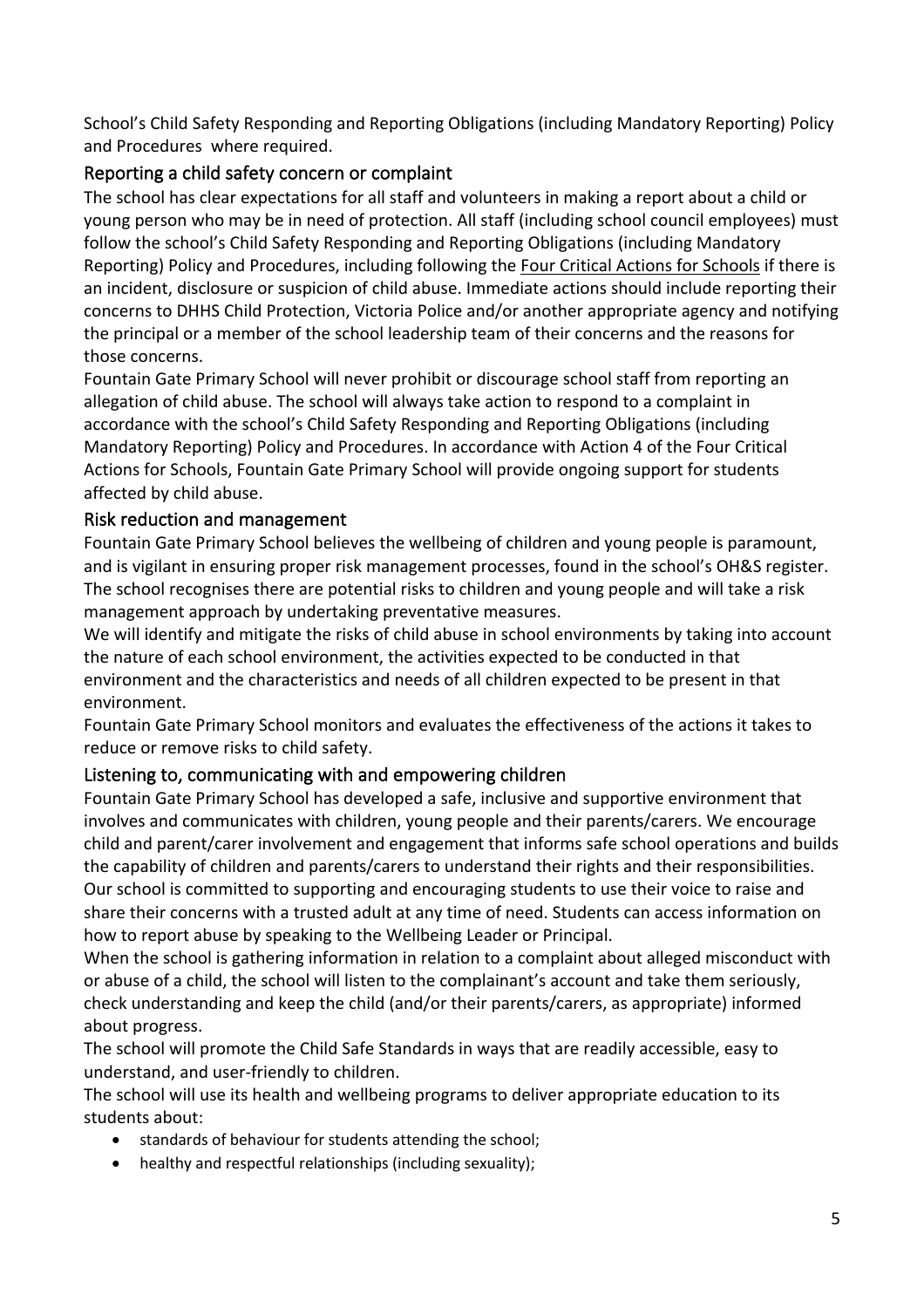- Respectful Relationships;
- resilience; and
- child abuse awareness and prevention.

# Communications

This school is committed to communicating our child safety strategies to the school community through:

- Ensuring that the Child Safety Policy (this document), Code of Conduct, and the Child Safety Responding and Reporting Obligations (including Mandatory Reporting) Policy and Procedure are available on the school website.
- Ensuring that child safety is a regular agenda item at school leadership meetings and staff meetings for discussion

# Confidentiality and privacy

This school collects, uses and discloses information about particular children and their families in accordance with Victorian privacy law. The principles regulating the collection, use and storage of information is included in the Department of Education and Training's Schools' Privacy Policy.

## Related policies and documents

Related policies and documents include:

- Code of Conduct
- Child Safety Responding and Reporting Obligations (including Mandatory Reporting) Policy and Procedures
- Risk assessment register
- Identifying and Responding to All Forms of Abuse in Victorian Schools
- Four Critical Actions for Schools
- Recording your actions: Responding to suspected child abuse A template for Victorian schools
- Identifying and Responding to Student Sexual Offending
- Four Critical Actions for Schools: Responding to Student Sexual Offending
- School Policy and Advisory Guide Duty of Care
- School Policy and Advisory Guide Child Protection Reporting Obligations.

#### Policy evaluation and review

To ensure ongoing relevance and continuous improvement, this policy will be reviewed every 3 years.

#### Approval

School Principal: